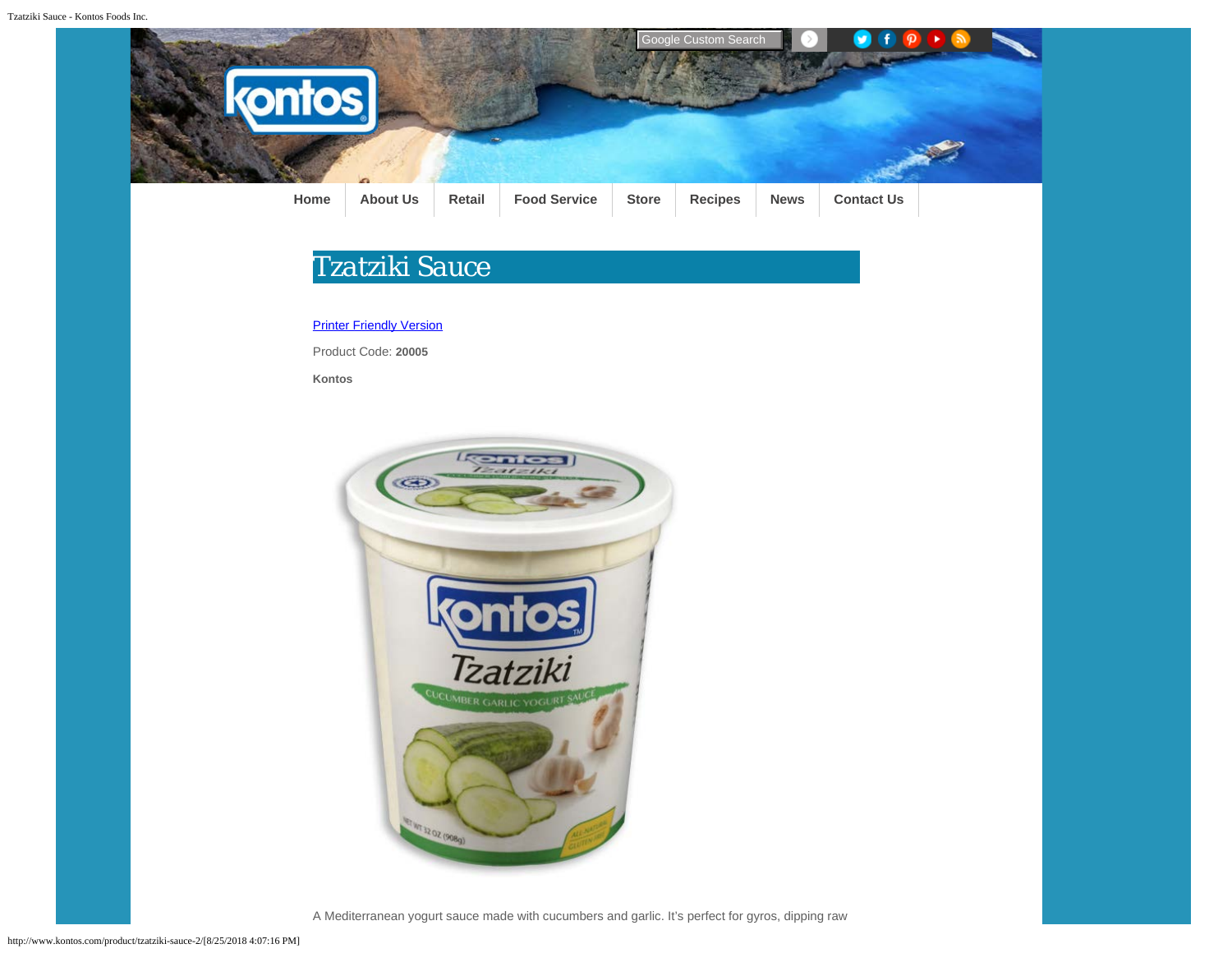vegetables, etc.

| Pack Pail          |                            |                      | Portion Size 2 Tablespoons  |
|--------------------|----------------------------|----------------------|-----------------------------|
| Pack Weight 32 oz. |                            | Portion/Case 180     |                             |
|                    | Case Pack 6 x 32 oz. pails |                      | EAN Code 2-00-32394-20005-0 |
|                    | UPC code 0-32394-20005-0   | Ship Weight 13.2 lbs |                             |
| Net Weight 12 lbs  |                            |                      |                             |

| <b>Corrugated Dimensions</b> |                                       | <b>Pallet Configuration</b> |  |
|------------------------------|---------------------------------------|-----------------------------|--|
|                              |                                       |                             |  |
| Length 15                    |                                       | Pallet Tie 11               |  |
| Width 10                     |                                       | Pallet Height 13            |  |
| Height 5.70                  |                                       | Pallet Case per 143         |  |
| Case Cube 0.49               |                                       |                             |  |
|                              | Storage Temp Refrigerated (34°F-40°F) | Kosher Certificate No       |  |
| <b>Shelf Life Ambient</b>    |                                       | Halal Certificate No        |  |
| Shelf Life<br>Refrigerated   | 90 days                               |                             |  |
| Shelf Life Frozen            |                                       |                             |  |
|                              | Case Coding Expiration Date           |                             |  |
|                              |                                       |                             |  |

| Ingredients | Greek Yogurt (Pasteurized Cow and Goat Milk, Cream, Skim Milk, Active  |
|-------------|------------------------------------------------------------------------|
|             | Bacterial Cultures), Cucumber, Canola Oil, Salt, and Garlic.           |
|             | Allergens Contains Dairy. This is an All-Natural, Gluten-Free Product. |
| Caution     |                                                                        |

Nutritional Information

| Nutrition Facts<br>Serving Size 2 Tbsp (30g)<br>Servings Per Container 30 |                        |  |
|---------------------------------------------------------------------------|------------------------|--|
| Amount Per Serving                                                        |                        |  |
| Calories 50                                                               | Calories from Fat 31.5 |  |
|                                                                           | % Daily Value*         |  |
| <b>Total Fat 3.5g</b>                                                     | 5.38%                  |  |
| Saturated Fat 2g                                                          | 10%                    |  |
| Trans Fat 0q                                                              |                        |  |
| Cholesterol 10mg                                                          | 3.33%                  |  |
| Sodium 110mg                                                              | 4.58%                  |  |
| Total Carbohydrate 3g                                                     | 1%                     |  |
| Dietary Fiber 1g                                                          | 4%                     |  |
| Sugars 1g                                                                 |                        |  |
| Protein 2g                                                                | 4%                     |  |

http://www.kontos.com/product/tzatziki-sauce-2/[8/25/2018 4:07:16 PM]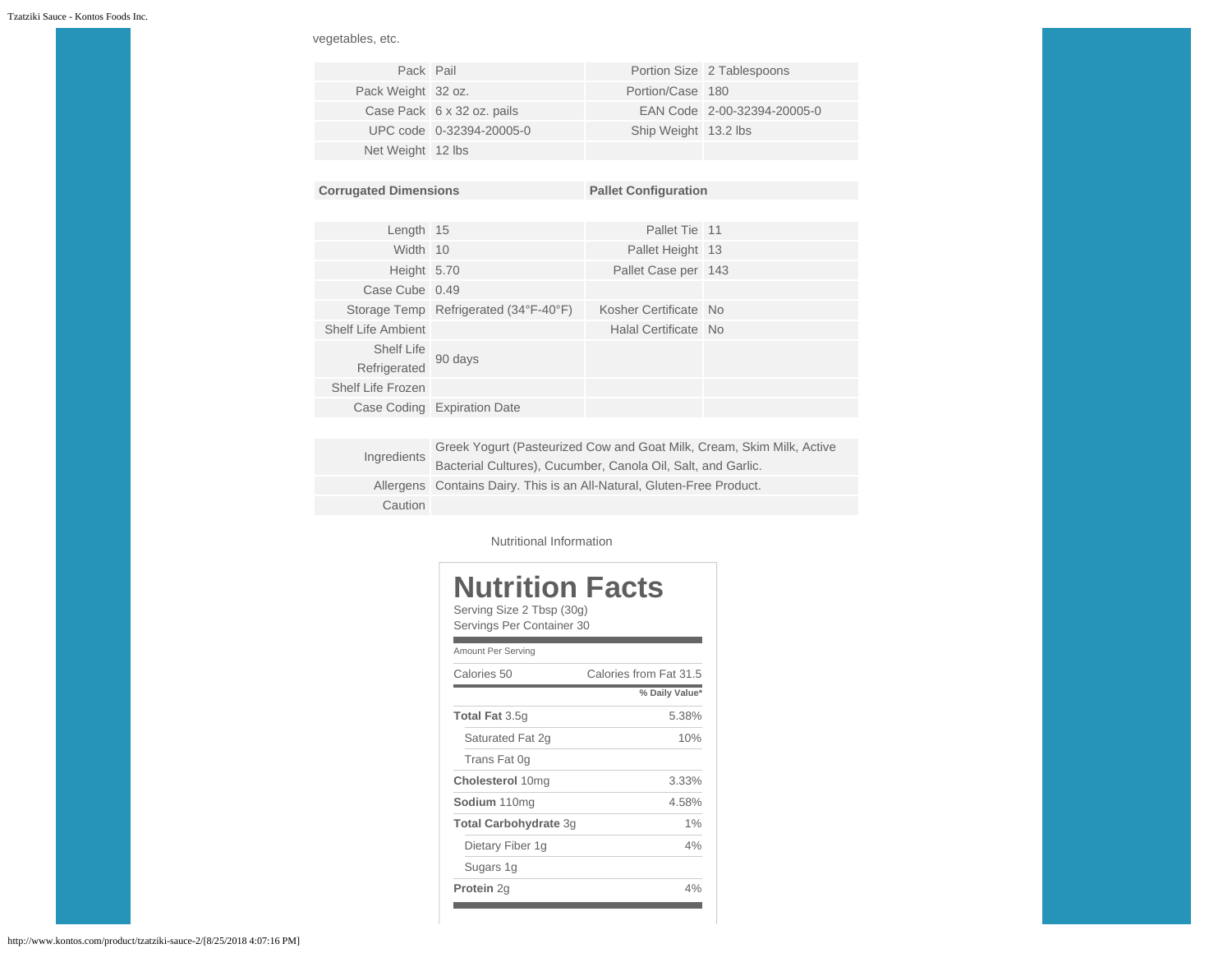| Vitamin A | $0\%$ |
|-----------|-------|
| Vitamin C | $0\%$ |
| Calcium   | 4%    |
| Iron      | 0%    |

\*Percent Daily Values are based on a 2,000 calorie diet. Your daily values may be higher or lower depending on your calorie needs.